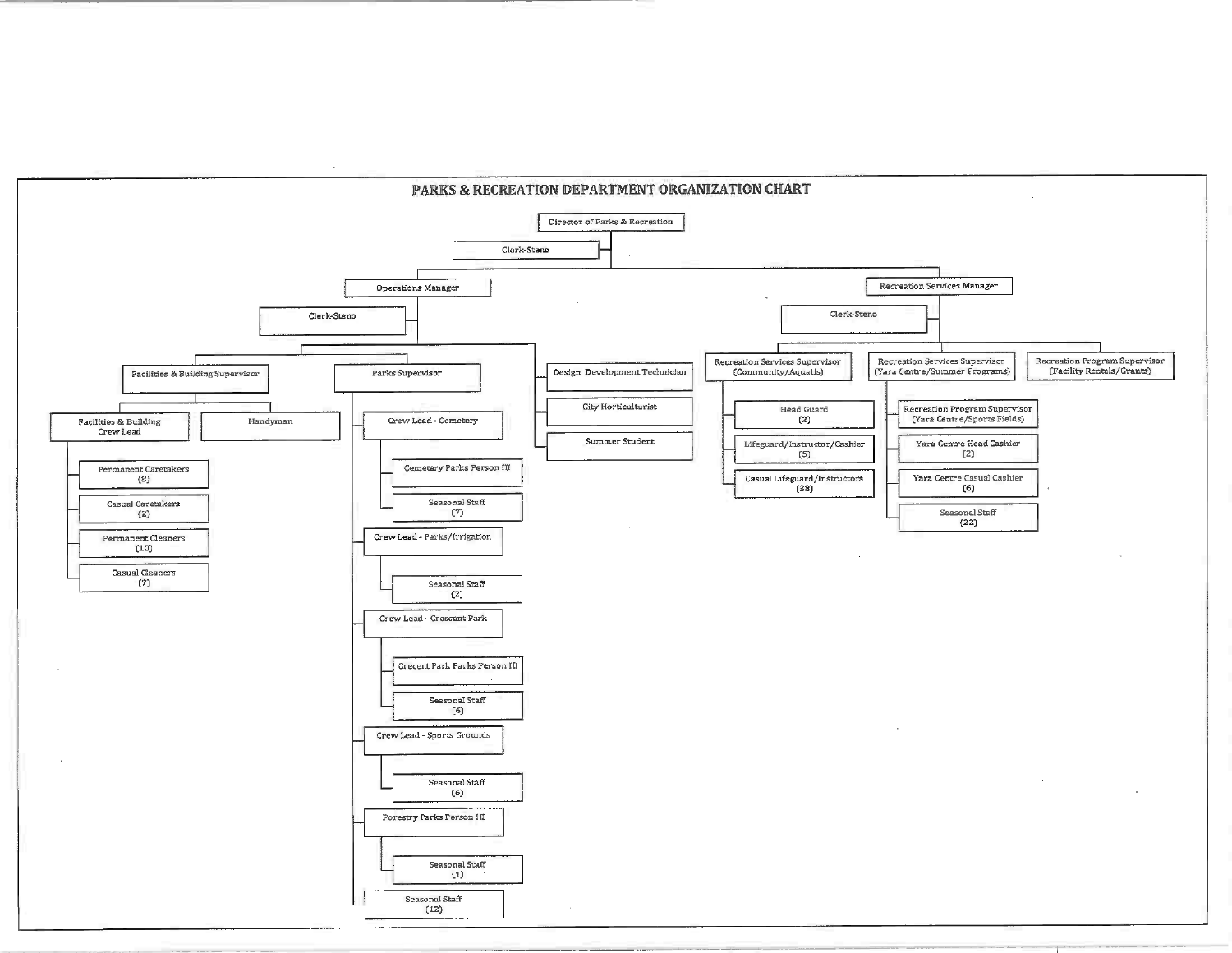# PARKS AND RECREATION DEPARTMENT

The Parks and Recreation Department is responsible for a variety of services that improve the quality of life for the citizens of Moose Jaw. The programs are delivered through the Parks Division, the Facilities and Buildings Division and the Recreation and Culture Division.

# I. PARKS DIVISION

The Parks Division is responsible for the planning, design, construction and maintenance of parks and open spaces including:

- 180 acres of irrigated and non-irrigated park space including Crescent Park, Elgin Park, Happy Valley Park, Sunningdale Nature Park, Spring Creek, tatawaw Park, Iron Bridge, Regal Park and Town & Country Park.
- 3 cemeteries with 95 acres of green space including Rosedale Cemetery, Moose Jaw Cemetery and Pine Grove Cemetery.
- **30 playground sites with 25 acres of irrigated green space.**
- 125 acres of irrigated sports grounds including 14 soccer fields, 20 ball diamonds, 3 football fields and 13 outdoor rinks.
- 73 km's of frails and pathways and 7 km's of ski trails.
- 5 spray parks, 1 ska+eboard park, 1 bike park and 2 off-leash dog parks.
- Urban forest of approximately 15,000 trees.
- Numerous flower/shrub beds and planters.
- All ditches, buffer strips, traffic islands, and medians within City limits.
- All undeveloped City property and City parking lots.

The Parks and Recreation Department is also responsible for the Cemetery operation including all arrangements for burials, record keeping and monument regulations.

# II. FACILITIES AND BUILDINGS DIVISION

The Facilities and Building Division is responsible for the planning, design, construction and maintenance of recreation facilities and city-owned buildings including:

- **-** Pla-Mor Palace **N City Hall**
- 
- N Kinsmen Sportsplex City Complex • Phyllis Dewar Outdoor Pool
- 
- 
- 
- 
- 
- Na+a+orium Cultural Centre
- Yara Centre

# **III. RECREATION AND CULTURE DIVISION**

The Recreation and Culture Division is responsible for program delivery which promotes participation in sport, recreation, and culture activities including the programming of the following facilities:

- Pla-Mor Palace Playgrounds
- Kinsmen Spor+splex Outdoor Rinks
- 
- 
- 
- Yara Centre Table 1 Sports Grounds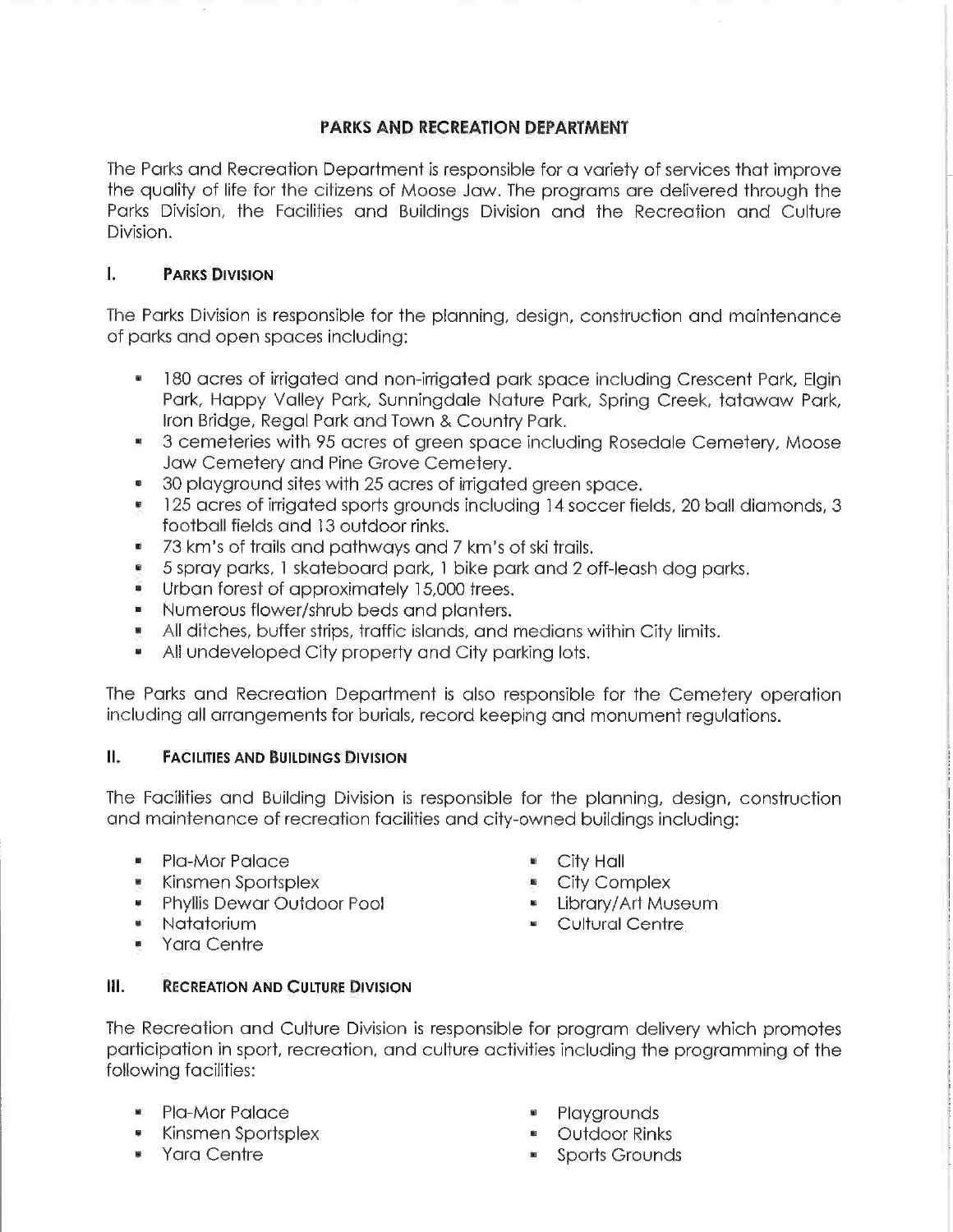$\blacksquare$ Phyllis Dewar Outdoor Pool Spray Parks

Programs and services carried out by Recreation and Culture Division staff includes

- $\blacksquare$ earn to Swim
- W. Public Swimming
- Public Skating
- Fitness and Recreation Programs
- Summer Playground Program
- $\blacksquare$ Youth Activity Centre
- Community Programs
- $\bar{\mathbf{z}}$ Special Events
- w ant Review & Administration
- $\bar{u}$ 3rd Party Contract Administration
- $\bar{\mathbf{m}}$ Facility and Park Rentals
- a. Summer Day Camps
- Bicycle & Sports Library ×
- Recreation Memberships ×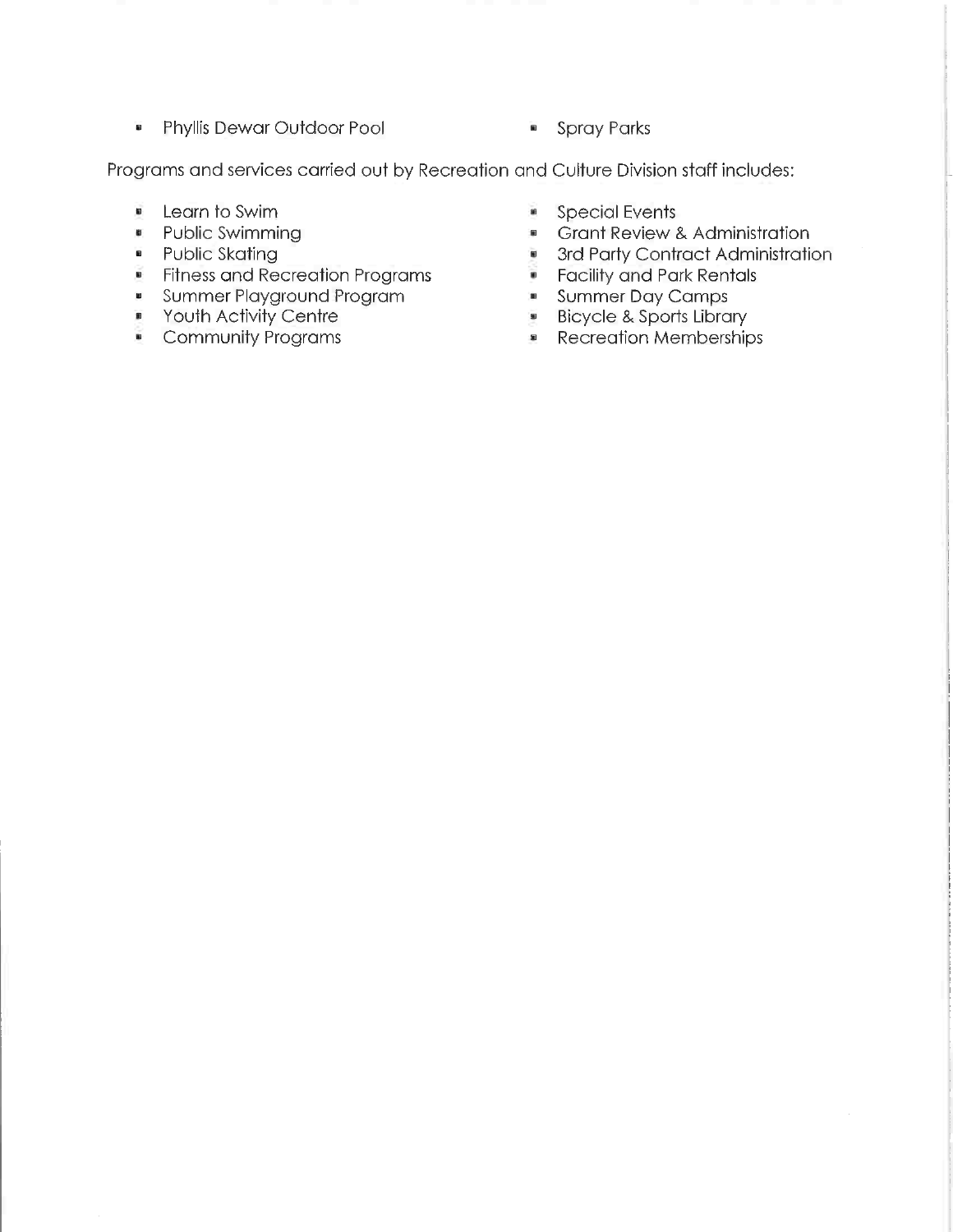## PARKS AND RECREATION DEPARTMENT PROGRAM HIGHLIGHTS

## PARKS DIVISION:

\*2020 Budget Numbers

Revenues: \$231,881 Expenses: \$1,931,502 Total Cost: \$1,699,621

Out of Scope Staff:

- Director of Parks and Recreation (0.33)
- Operations Manager (0.5)
- Parks Supervisor (1)
- $\bullet$  Total = 1.83

In-Scope Permanent Staff

- **B City Horticulturalist (1)**
- Design and Development Technician (0.5)
- **Ellis Clerk Steno Parks/Rec Admin (0.5)**
- " Qerk-Steno Cemeteries (1)
- " Crew Leads (4)
- Parks Person III (3)
- Arena Attendant/Parks Person (1.5)
- Cleaner/Parks Person (0.5) Ø.
- $-$  Total = 12

In-Scope Temporary Staff

- Seasonal Parks Labourers (34)
- $Total = 34$

## Parks Administration Cost: \$537,191

The operating costs are directly attributed to Director, Operations Manager, Parks Supervisor, City Horticulturalist, Design and Development Technician and Administrative Staff salaries. They also cover Parks Division employee benefits, office/telephone expenses, training/travel and miscellaneous tools and safety equipment.

### Cemeteries Cost: \$158,678

The operating costs are directly attributed to the operation and maintenance of Rosedale Cemetery, Moose Jaw Cemetery and Pine Grove Cemetery.

The spring/summer season runs from the end of April to mid-October with 9 staff employed during peak periods. Duties include:

- Mowing, weed control and overal! maintenance of the cemeteries.
- Tree maintenance planting and watering of new trees & minor pruning.
- 'n Maintenance and operation of cemetery irrigation systems including start up and shut down winterizing.
- Opening and closing of all cemetery burials.
- ø. Marking locations for monument permits and locating graves for the public.
- Annual leveling of graves and over seeding/sodding.  $\blacksquare$
- Administrative duties regarding all burials.
- Maintenance of all cemetery shrub/flower beds and hedges.
- " Building and road maintenance.
- Responding to all Requests for Service concerning the cemeteries.

The fall/winter season runs from the end of October to late April with 1-2 staff employed in the cemeteries during this time. Duties include: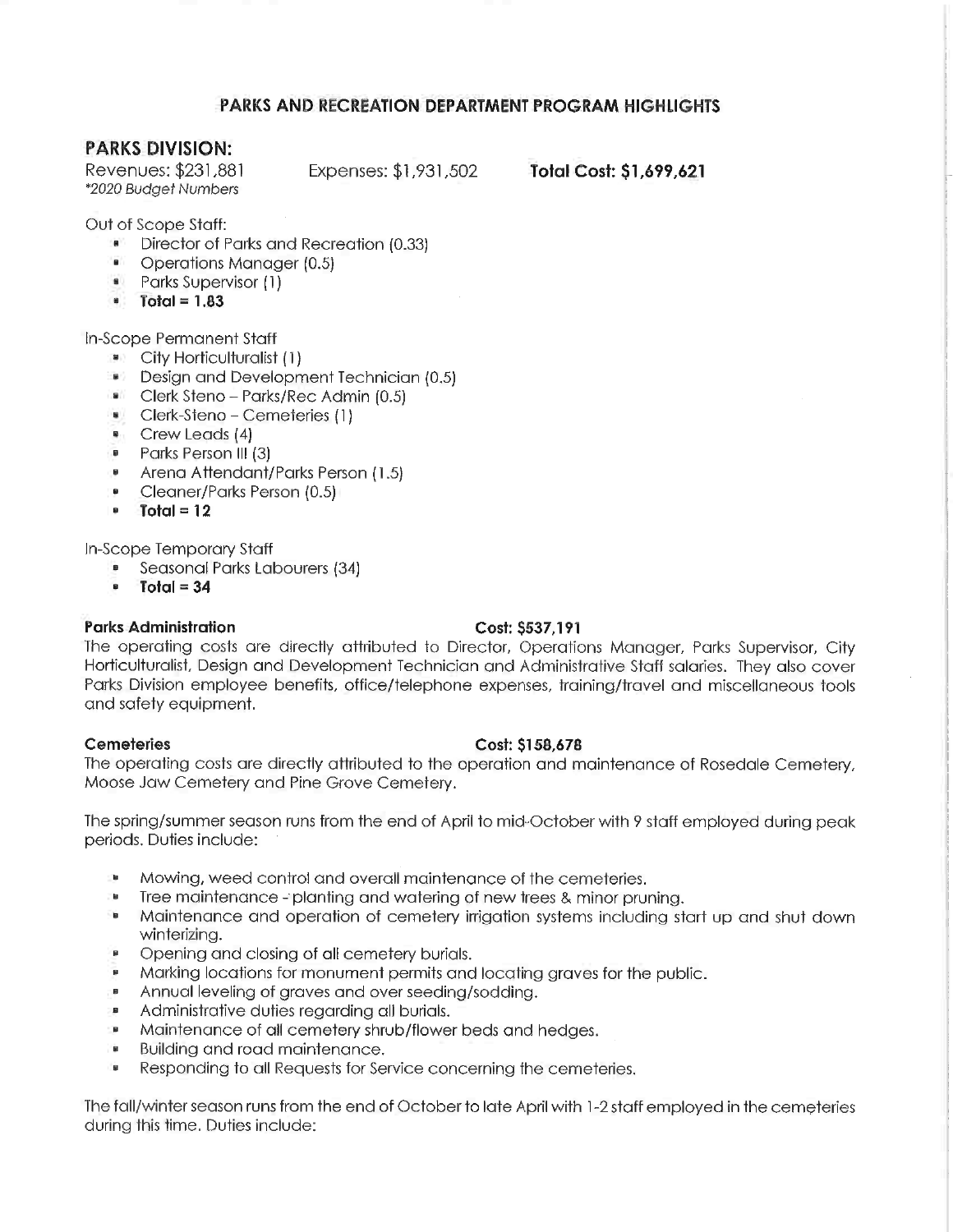- Snow removal.
- Building and road maintenance.
- Opening and closing of all cemetery burials.
- Marking locations for monument permits and locating graves for the public.
- Administrative duties regarding all burials.
- Responding to all Requests for Service concerning the cemeteries.  $\overline{\mathbf{B}}$

### Parks and Open Spaces Cost: \$797,436

The operating costs are directly attributed to the maintenance of Crescent Park, tatawaw Park, Elgin Park/ Happy Valley, all neighborhood parks, off-leash dog parks, trails and pathways, ditches, medians and boulevards, city owned lots, flower and shrub beds, and the City's urban forest.

The spring/summer season runs from the end of April to mid-Ocfober with roughly 22 staff employed during peak periods. Duties include:

- (前) Mowing and weed trimming of non-irrigated and some irrigated turf areas: boulevards, medians, roadsides, natural parks.
- City tree and stump removals and planting of new trees.
- Block pruning program and public requests for tree pruning.
- Dutch elm disease sampling and removals. Banding of targeted elm trees.
- Annual tree spraying programs.
- Weed control and fertilizing, aerating, and over seeding of turf areas.
- Weed control of all planted medians, raised flower planters, concrete medians. City parking lots, City sidewalks adjacent to our properties, pathways, shrub beds in all parks.
- Flower planters and pots: soil preparation, planting, weeding, removal.
- Pathway maintenance: raking and rebuilding.
- Maintenance of irrigation systems including start up and shut down winterizing.
- Winterizing of all non-heated buildings that have water in the summer.
- " Garbage pickup up and emptying of all garbage cans along pathways and in parks.
- Leaf clean up: spring and fall.
- $\bullet$  Installing and refilling doggy bag stations regularly
- Maintenance/repairs of structures along pathways and in parks: benches, lighting, bridges, garbage cans, signage, fencing, gazebos, etc.
- Watering of all new trees (3 to 5 years), flowerpots, hanging baskets, raised planters.
- Meeting user groups and assisting in the coordination of their events.
- **Installation of Bench in Memory benches.**
- Graffiti and sharps response.
- Wildlife and pest control: gophers, beavers, etc.
- Mosquito monitoring and control program.
- Serpentine maintenance: weed control, garbage clean-up, storm response, fountains, waterfall.
- Downtown flag and banner installations.
- **Responding to all Requests for Service concerning these areas.**

The fall/winter season runs from the end of October to late April with 2-3 staff assigned to these areas. Duties include:

- Pathway snow removal.
- Garbage pickup up and emptying of all garbage cans along pathways and in parks.
- Block pruning program and public requests for tree pruning.
- Responding to all Requests for Service concerning the cemeteries.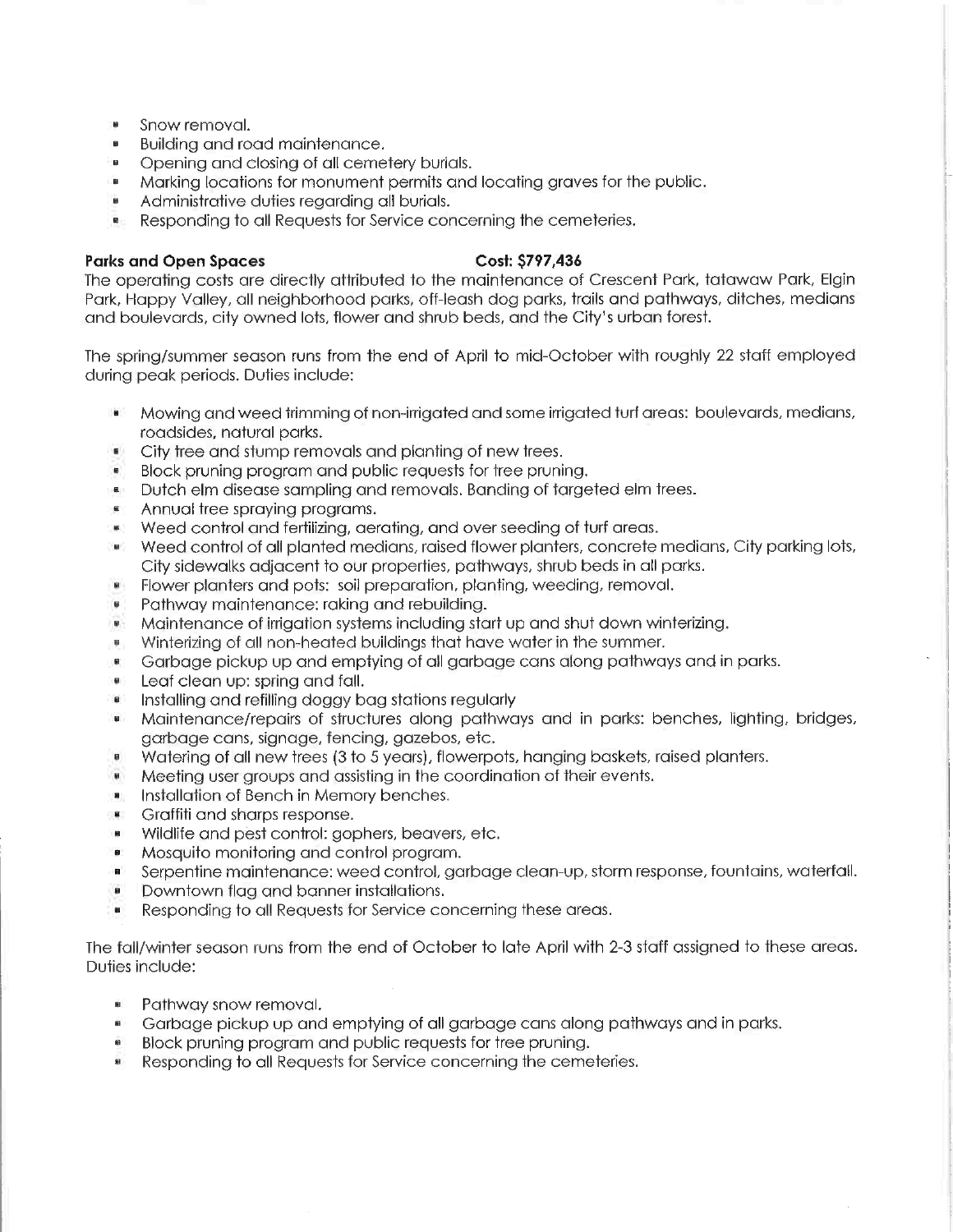### Outdoor Recreation Cost: \$206,316

The operating costs are directly attributed to the maintenance of all City maintained ball diamonds, athletic fields, outdoor courts, outdoor rinks, speed skating oval, Croki-curl pad, skateboard and bike parks, bowling green, playgrounds and spray parks.

The spring/summer season runs from the end of April to mid-October with roughly 10 staff employed during peak periods. Duties include:

- Mowing and weed trimming of 30 playground sites and 37 sports field sites.
- Fertilizing, aerating, over seeding and weed control of all sports fields.
- Spring clean-up of all leaves, branches, garbage.
- Tilling and weed control of all playground sites twice per year.
- Garbage pickup up and emptying of all garbage cans.
- " Maintenance of irrigation systems including start up and shut down winterizing.
- Winferizing of all non-heated buildings that have water in the summer.
- Maintenance of all dugouts, bleachers, benches, garbage cans, fencing, outdoor rinks.
- " Raking of baseball infields
- **I** Lining of all soccer and football fields.
- Playground inspections and repairs.  $\blacksquare$
- Start-up, shutdown and maintenance of all City spray parks.
- Maintenance and cleaning of all buildings used by user groups and playground program.
- " Responding to all Requests for Service concerning sports fields, spray parks, and playgrounds.<br>"Meeting with user groups and assisting in the coordination of their events.
- Meeting with user groups and assisting in the coordination of their events.

The fall/winter season runs from the end of October to late April with 4-6 staff assigned to outdoor ice surfaces during peak periods. Duties include:

- Outdoor rink ice making, maintenance, and snow removal.
- Garbage pickup up and emptying of all garbage cans at outdoor rink sites.  $\overline{\mathbf{B}}$
- Start-up, shutdown and maintenance of all outdoor rink warmup shacks.
- Responding to all Requests for Service concerning outdoor rinks.

## FACILITIES AND BUILDINGS DIVISION:

Revenues: \$276/082 Expenses: \$3/458,256 Total Cost: \$3,182/174 \*2020 Budget Numbers

Out of Scope Staff:

- Director of Parks and Recreation (0.33)
- Operations Manager (0.5)
- Facilities and Buildings Supervisor (1)
- $\bullet$  Total = 1.83

In-Scope Permanent Staff

- **Design and Development Technician (0.5)**
- Clerk Steno Parks/Rec Admin (0.5)
- Crew Lead (1)
- Handyman (1)
- Arena Attendant/Parks Person (1.5)
- Cleaner/Parks Person (0.5)
- Caretakers (7)
- Cleaners (12)
- $\blacksquare$  Total = 24

In-Scope Temporary Staff

Casual Caretakers (2)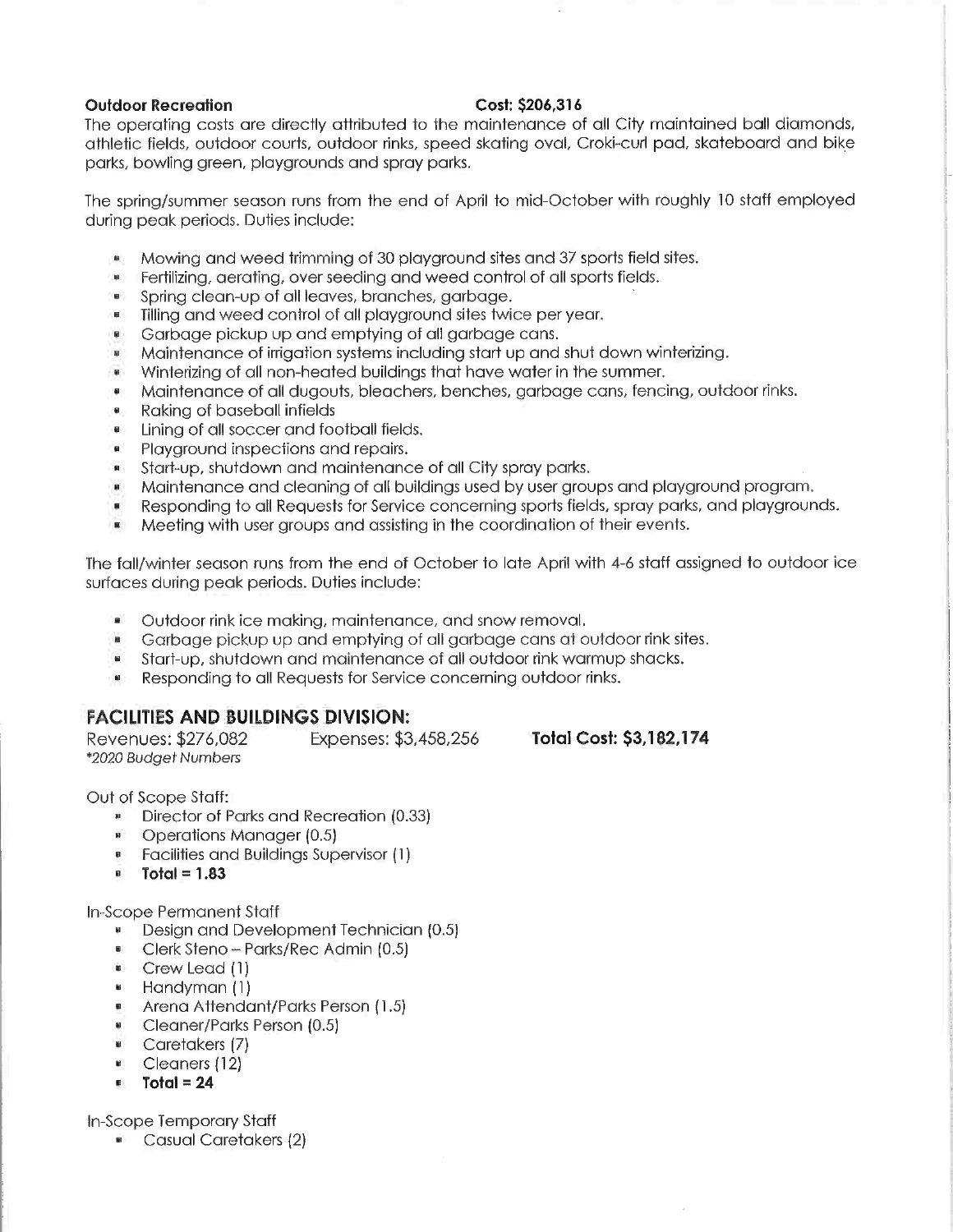- **Casual Cleaners (4)**
- $\blacksquare$  Total = 6

### Facilities Administration Cost: \$376,382

The operating costs are directly attributed to Director, Operations Manager, Facilities and Buildings Supervisor, Design and Development Technician, and Administrative Staff salaries. They also cover Facilities and Buildings Division employee benefits, office/telephone expenses, training/travel and miscellaneous tools and safety equipment.

### Civic Buildings Cost: \$305,417

The operating costs are directly attributed to the maintenance costs associated with City Hall, City Complex, and miscellaneous buildings such as the former YMCA building and various storage buildings throughout the City.

Duties and services include:

- Regular maintenance and inspections of all mechanical equipment and building structures.<br>• Cleaning and sanitization.
- Cleaning and sonitiza+ion.
- Snow removal and groundskeeping.
- **•** Heat, power, and water utility costs.

### Recreation Facilities Cost: \$1,782,693

The operating costs are directly attributed to the facility maintenance and upkeep costs associated with the following Recreational Facilities:

- Kinsmen Sportsplex Pool (Open year-round with 3-week shutdown period in June)<br>• Yara Centre (Open year-round)
- Yara Centre (Open year-round)
- Kinsmen Arena (Open year-round]
- Pla-Mor Palace (Open October 1 to March 15)
- Na+atorium and Phyllis Dewar Outdoor Pool (Open early June to end of August)

Duties and services include:

- Regular maintenance and inspections of all mechanical equipment and building structures.
- Startup and shutdown maintenance duties of all seasonal facilities.
- Maintain proper water and ice quality for pools and arenas.
- Cleaning and sanitization.
- Snow removal and groundskeeping.
- " Arena staff ensure that the ice schedule is followed and are the Department's point of contact for user groups and the general public while they are utilizing these facilities.
- Heat, power, and water utility costs.

### Third Party Facilities Cost: \$717,682

The operating costs are directly attributed to the facility maintenance and upkeep costs associated with the Moose Jaw Public Library, Moose Jaw Museum and Art Gallery and Moose Jaw Cultural Centre

Duties and services include:

- Regular maintenance and inspections of all mechanical equipment and building structures.
- Cleaning and sanitization.
- Snow removal and aroundskeeping.
- Heat, power, and water utility costs.

# RECREATION AND CULTURE DIVISION:

Revenues: \$1,957,772 Expenses: \$3,199,923 Total Cost: \$1,242,151 \*2020 Budget Numbers

Out of Scope Staff: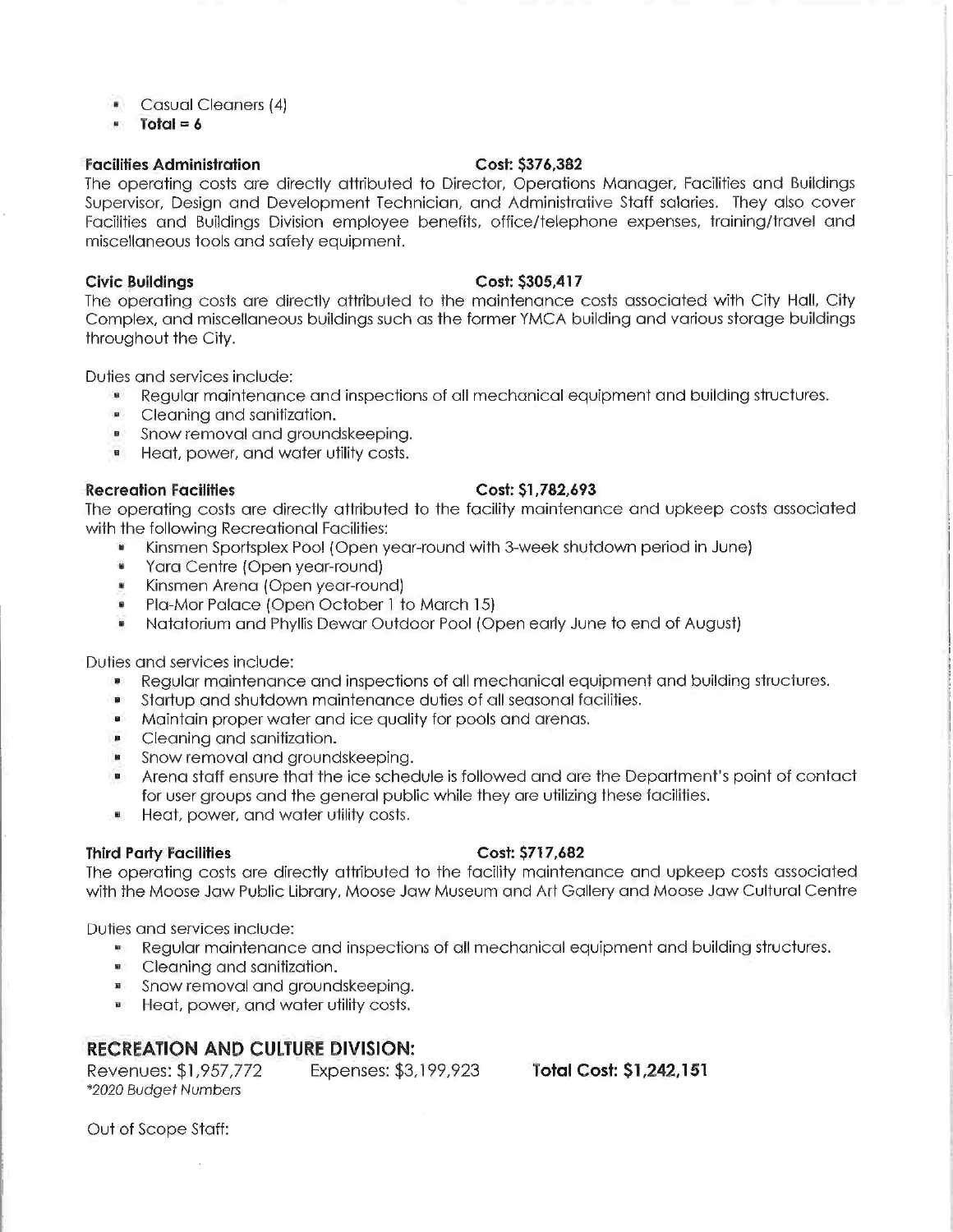- Director of Parks and Recreation (0.34)
- **Recreation Services Manager (1)**
- Recreation Services Supervisor (2)
- $\bullet$  Total = 3.34

In-Scope Permanent Staff

- Clerk Steno Parks/Rec Admin (1)
- Recreation Program Supervisor (2)
- Head Guard (2)
- Lifeguard/Instructor/Cashier (5)
- Yara Centre Cashier (2)
- $\bullet$  Total = 12

In-Scope Temporary Staff

- " Casual Lifeguards/Instructors (35)
- Yara Centre Casual Cashiers (5)
- Seasonal Summer Program Staff (22)
- $\bullet$  Total =  $62$

## Recreation Administration Cost: \$531,476

The operating costs are directly attributed to Director, Recreation Services Manager, Recreation Services Supervisor, Recreation Program Supervisor, and Administrative Staff salaries. They also cover Recreation and Culture Division employee benefits, office/telephone expenses, training/travel and miscellaneous tools and safety equipment.

### Recreation Programming Profit: (\$744,997)

The operating budget is directly attributed to the sport, recreation and culture programs provided through City operated recreation facilities including the Kinsmen Sportsplex Pool, Yara Centre, Kinsmen Arena, Pla-Mor Palace and Phyilis Dewar Outdoor Pool.

The following is a summary of the services and programming provided through each facility:

Kinsmen Sportsplex Pool

- Offers year-round programming, which includes over 75 hours of swim time per week at a wide range of times to the general public and members as well as adjusted hours during school breaks and on holidays.
- The pool is open from 6:00 a.m. to 9:00 p.m. on weekdays and 9:00 a.m. to 9:00 p.m. on weekends.
- The pool has hosted over 6,000 hours of programming in recent years and will be celebrating 25 years in 2021.
- Programs include; family swims, swimming lessons, water workout, lane swim, school lessons and the Swim Club. These programs impact over 110,000 participants yearly.

## Yara Centre

- " The Yara Centre became part of the Parks and Recreation Department in 2019.
- " It offers year-round programming, which includes track and turf drop in, a fitness centre, fitness classes/ 55+yrs programming and turf rentals to football, soccer, baseball and other groups.
- It is open from 6:00 a.m. to 9:00 p.m. on weekdays and 8:00 a.m. to 6:00 p.m. on weekends.
- It is home to Moose Jaw Soccer Association and Saska+chewan Selects as major tenants.
- Over 53,000 participants use the Yard Centre annually.
- The Yara Centre runs very popular day camps for 8 weeks in the summer. This program is offered to 5-12 year old participants Monday to Friday from 7:30 a.m. to 5:15 p.m. with 200 participants annually.

Kinsmen Arena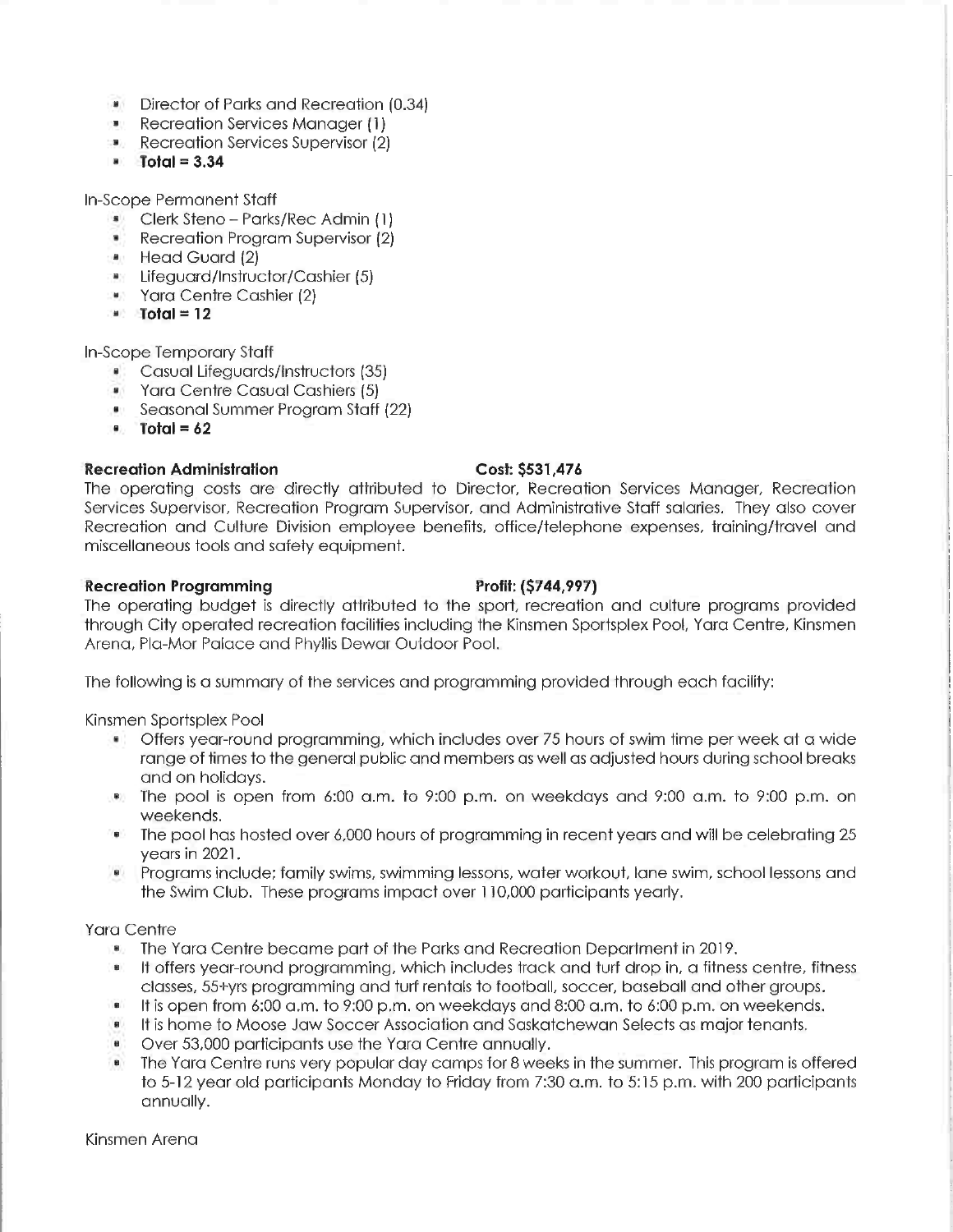- The ice at the Kinsmen Arena is installed from mid-September to March 31 from 6:00 a.m. to 10:00 p.m. weekdays and 8:00 am. to 10:00 p.m. on weekend.
- Indoor sport court bookings are programmed at the Kinsmen Arena from mid-April to mid-August for lacrosse, inline hockey and pickleball.
- It is used primarily by local minor sport organizations and offers 3/000 hours of programming to over 20,500 participants annually.

Pla-Mor Palace

- " The Pla-Mor Palace houses two ice arenas. The Bert Hunt Arena operates October 1 to March 15 and the Wally Boshuck Arena operates from October 15 to March 15.
- Combined, the arenas annually offer over 2,000 hours of programming to over 28,000 participants.
- These arenas are primarily used by minor organizations and are open from 4:00 p.m. to 11:00 p.m. weekdays and 8:00 am to 11:00 pm on weekends.

Phyllis Dewar Outdoor Pool

- " The Phyllis Dewar Outdoor Pool operates for a 12-week season, June through August with programming from 11:30 a.m. to 8:30 p.m.
- The June schedule is based on the school calendar. The first summer Learn-to-Swim programs and water workouf classes are also offered in June.
- The Kinsmen Flying Fins Swim Club also rents the pool in June and hosts an annual provincial invjfational meet.
- Total attendance varies from year to year depending on weather; ranging from 14,400 to 15,500 in recent years.
- The outdoor pool was not opened in 2020 due to COVID-19 financial measures and restrictions.

### Community Programming Cost: \$143,679

The operating budget for community programming is directly attributed to community programs, the playground program, and the youth centres operated through the Parks and Recreation Department.

The following is a summary of the services and programming provided:

Community Programs

- Community Programs are offered in partnership with Community Associations to provide low cost and high-quality recreation opportunities that are accessible to everyone.
- Programs offered include fitness, dance, pickleball, tae kwon do and a host of other diverse  $\blacksquare$ activities.
- Over 60 programs are offered annually and utilized by over 1,000 participants.
- " The Recreation Division also produces marketing materials, manages membership and online services, manages the joint use agreement with the school divisions and coordinates the outdoor rink and indoor public skate program.
- $\mathbf{S}$ Grant administration is also provided to community groups for the Saskatchewan Lotteries Community Grant Program and City of Moose Jaw Community Capital Grant Program.

Summer Playground Program

- The Playground Program operates at 8 playgrounds throughout the city throughout the summer months.
- " This program is offered free of charge to children 6-12 years old who participate in crafts, games and special events.
- The hours of operation are  $10:00$  a.m. to  $4:00$  p.m. Monday to Friday with 8,000 children participating annually.
- Spray Parks located at 1996 Summer Games Park, Elgin Park and Co-op Spray Park at Kinsmen East End Park are incorporated into the programming.